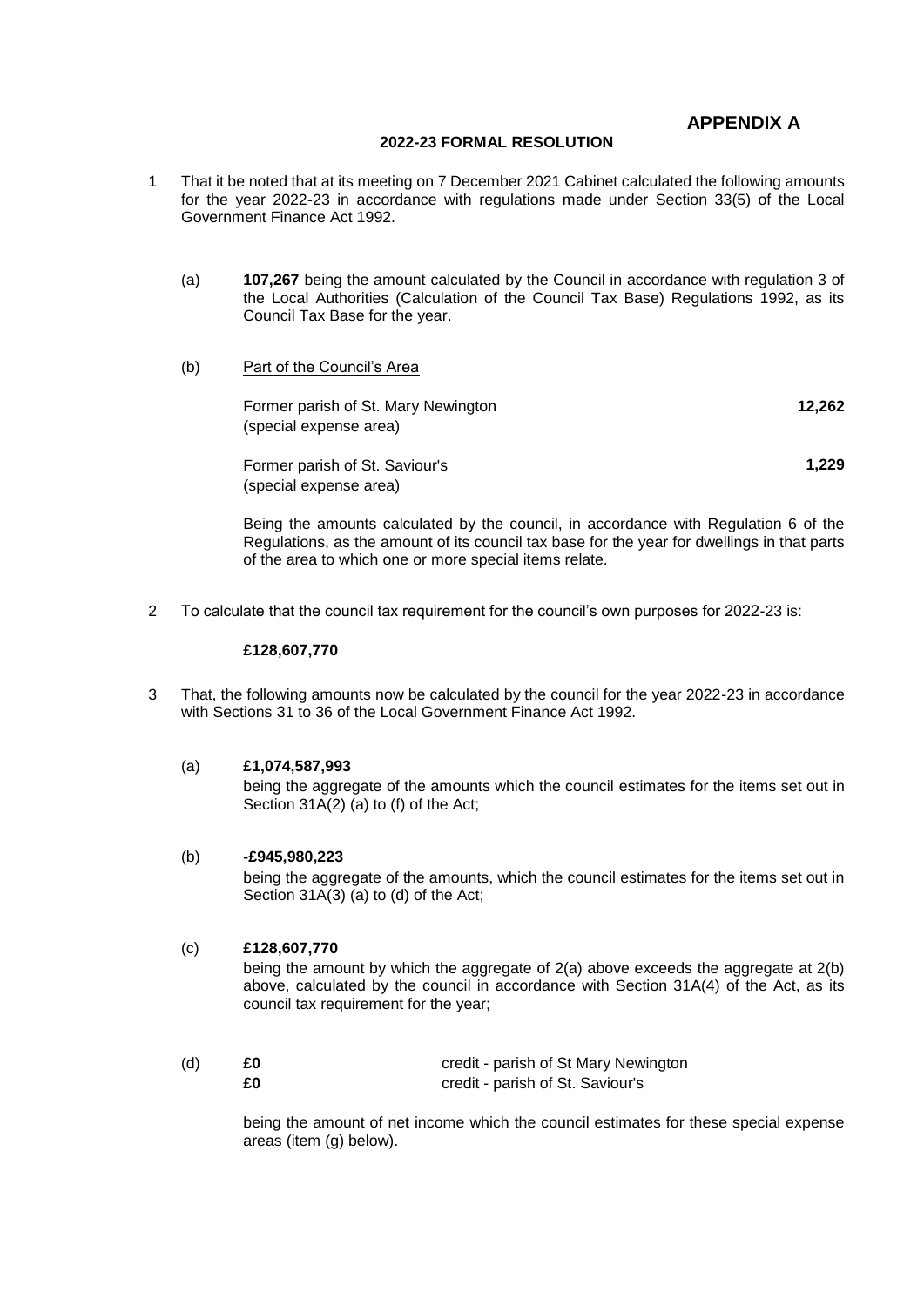## (e) **£128,607,770**

being the amount by which the budget requirement at 2(c) above is now replaced (after adding the items 2(d) above);

# (f) **£1,198.95**

being the amount at 2(e) divided by the amount at 1(a) above calculated by the council, in accordance with Section 33(1) of the Act as the basic amount of its council tax for the year;

## (g) **£0**

being the aggregate amount of all special items referred to in Section 34(1) of the Act;

## (h) **£1,198.95**

being the amount at 2(f) above less the result given by dividing the amount at 2(g) above by the amount at 1(a) above, calculated in accordance with Section 34(2) of the Act, as the basic amount of its council tax for the year for the dwellings in those parts of its area to which no special item relates;

(i) Part of the council's area

St. Mary **Newington £1,198.95** St. Saviour's **£1,198.95** (Special Expense Areas)

being the amounts given by adding to the amount at 2(h) above the amounts of the special items or items relating to dwellings in those parts of the council's area mentioned above divided by the amounts at 1(b) above, calculated by the council in accordance with section 34(3) of the Act, as the basic amounts of its council tax for the year for dwellings in those parts of its area to which one or more special items relate;

### (j) Parts of the council's area

|         |           |              | All other |
|---------|-----------|--------------|-----------|
| council | Parish of | Parish of    | parts     |
| tax     | St. Mary  | St Saviour's | of the    |
| band    | Newington |              | council's |
|         |           |              | area      |
|         | £         | £            | £         |
| A       | 799.30    | 799.30       | 799.30    |
| B       | 932.52    | 932.52       | 932.52    |
| C       | 1,065.73  | 1,065.73     | 1,065.73  |
| D       | 1,198.95  | 1,198.95     | 1,198.95  |
| Е       | 1,465.38  | 1,465.38     | 1,465.38  |
| F       | 1,731.82  | 1,731.82     | 1,731.82  |
| G       | 1,998.25  | 1,998.25     | 1,998.25  |
| н       | 2,397.90  | 2,397.90     | 2,397.90  |